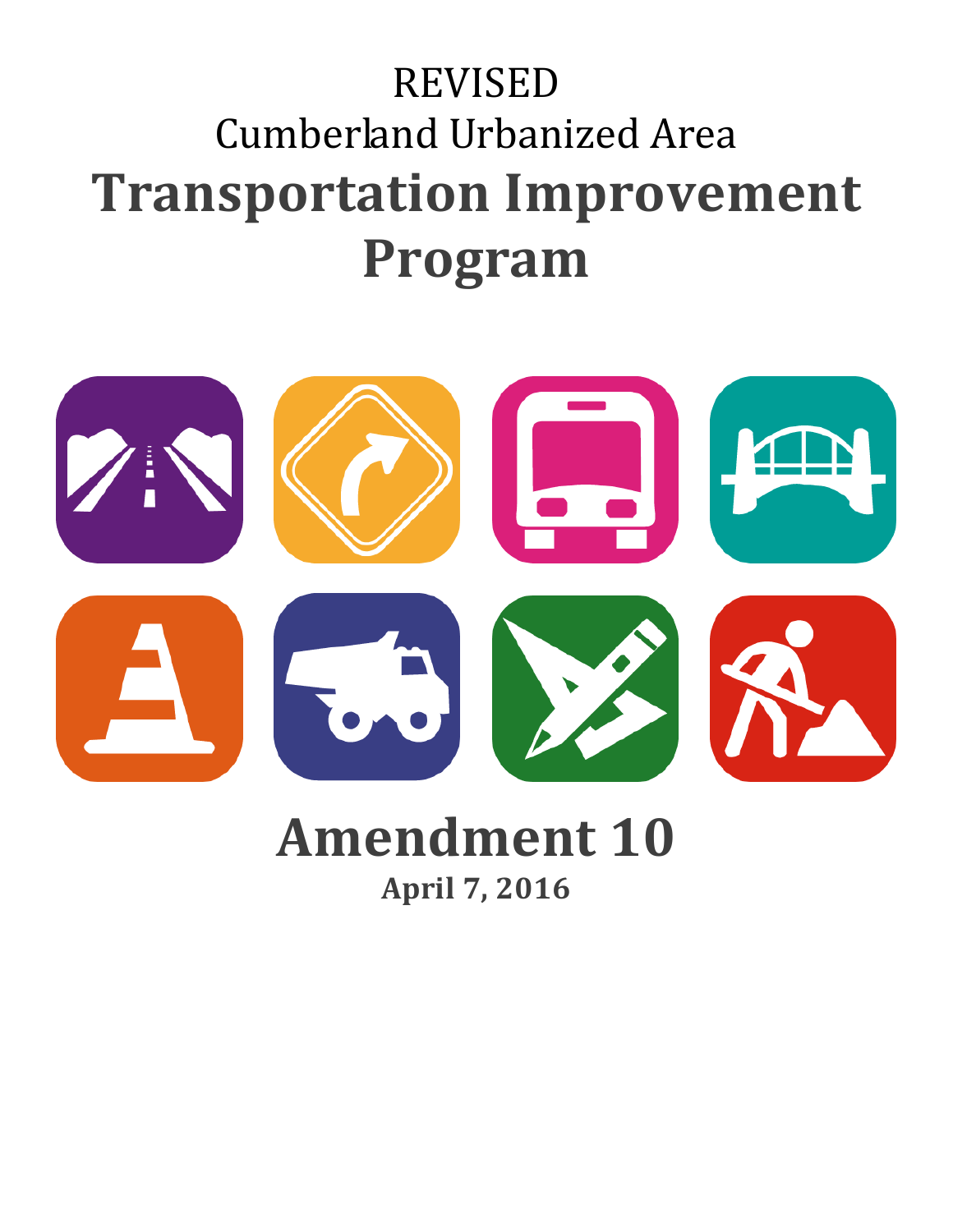#### **RESOLUTION**

#### *No. 16-9*

Resolution approving the Fiscal Year 2014- 2019 Transportation Improvement Program:

WHEREAS, the Cumberland Area Metropolitan Planning Organization was established to manage and provide policy direction to the Unified Planning Program in accordance with Federal requirements, and the Allegany County Commissioners have been designated as the Metropolitan Planning Organization for this area as approved by the Maryland Governor Harry Hughes on May 17, 1982; and

WHEREAS, the staff of the Maryland Department of Transportation and the Allegany County Department of Community Services, have together prepared the Transportation Improvement Program for Fiscal Year 2014 – 2019 in compliance with applicable Federal programs and regulations.

WHEREAS, project is to fund a new project, MD 36 (Mount Savage Road) Jennings Run Bridge 01008 Replacement a cost for FY 2014-2017 of \$1,749,000.00; and

NOW, THEREFORE, BE IT RESOLVED that the Allegany County Commissioners acting as the Cumberland Area Metropolitan Planning Organization approves the Revised Fiscal Year 2014 – 2019 Transportation Improvement Program, and will keep the record open for thirty days to allow for any additional public comments.

ADOPTED THIS 7th day of April, 2016.

County Commissioners of Allegany County, Maryland

 $\overline{\phantom{a}}$ Jacob C. Shade, President

 $100000$  11 KS cockers

Creade V. Brodie, Jr., Commissioner

 $\mu$ uffung K/alexan

William R. Valentine, Commissioner

ATTEST:  $CMAT$ 

David A. Eberly County Administrator